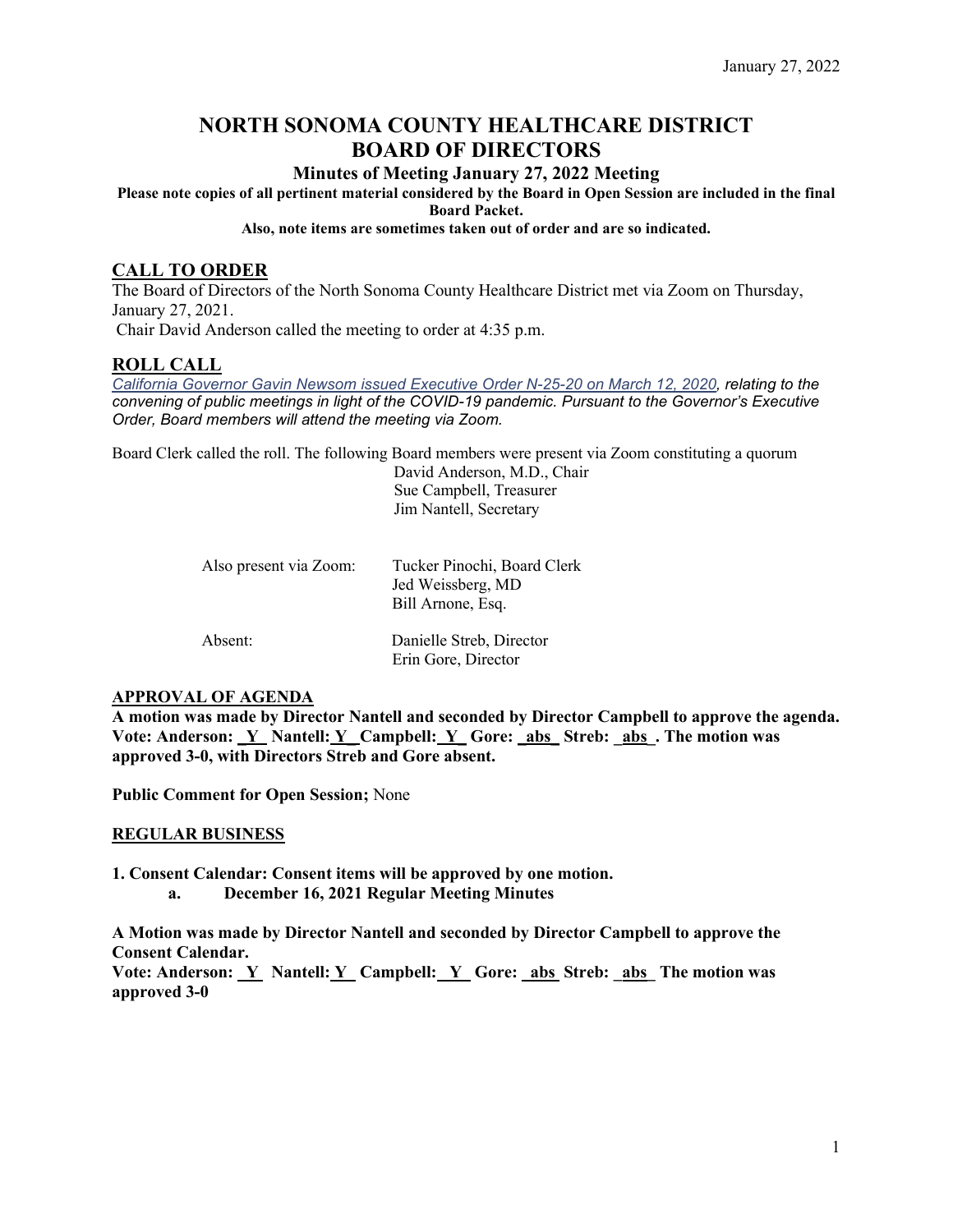## **2. NSCHCF Request for Funding of Process to Explore Development of Cloverdale Community Wellness Center**

Kim Bender reported on the Healthcare Foundation's exploration of mental health and wellness initiatives in Northern Sonoma County. NSCHCF engaged with Nuestra Comunidad and other local organizations to discuss developing a center in Cloverdale. Ms. Bender said that the District's role in the process would begin with a one-time capital investment to the foundation, and that the project would take two years and twenty planning meetings in total to complete.

Director Anderson asked whether Ms. Bender planned to hold the planning meetings in person, and Ms. Bender responded that the target audience is better served by in person meetings. Director Anderson and Ms. Bender then discussed which community organizations would get input on who attends and how best to reach the initiative's target audience.

Director Nantell continued on the topic of COVID contingencies, asking Bender whether postponement of the process had been discussed in order to ensure attendees' safety in person. Ms. Bender reported that while undesirable, the Foundation was prepared to postpone the meetings. Directors Campbell and Nantell raised a question about the progress of the Alexander Valley Wellness Center. Ms. Bender did not know, besides that they were waiting on regulatory approval to move forward.

Director Campbell continued, asking Ms. Bender how the Foundation imagines the District's potential role in the project. Ms. Bender, noting that Nuestra Comunidad would serve as the host organization for the Center's planning process, responded that after its initial capital investment, the District could be as involved or uninvolved as it so chooses.

Director Campbell also asked whether Directors Gore and Streb had been in contact with her, as Director Streb is from the community. Ms. Bender replied that the Foundation had been in touch with the Directors, and that three of them had common concerns about soliciting input from Alexander Valley Wellness Center's team. Each community is different, and Alexander Valley's input could overshadow the input from the future center's target audience.

Director Campbell mentioned several community organizations, like On the Margins, that might have valuable contributions to make, and asked whether the Foundation had begun reference checks on potential facilitators. Ms. Bender reported that some of those have already been in contact. She offered the District the opportunity to participate in reference checks to perform its due diligence as a funder of the project.

Director Campbell then asked what other funding sources existed for the Wellness Center, should the District choose not to move forward. Ms. Bender replied that the District was the most likely source of funding, due to the more hyperlocal focus of the project on Cloverdale. She said that there may be other sources of funding for similar projects in larger communities, but that it would come at the cost of the projects focus on underserved Cloverdale. Director Campbell and Ms. Bender both suggested gathering more data on funding sources and outcomes.

Director Anderson encouraged the Board to attend at least some of these planning meetings, and reminded the Directors that such meetings would be reimbursable under Board policy.

Directors Anderson, Campbell, and Nantell agreed that any action approving the Foundation's request for funding should wait until Directors Gore and Streb could be present. Ms. Bender added that while the Foundation was anxious to move forward, such a delay would not be a problem. District Counsel noted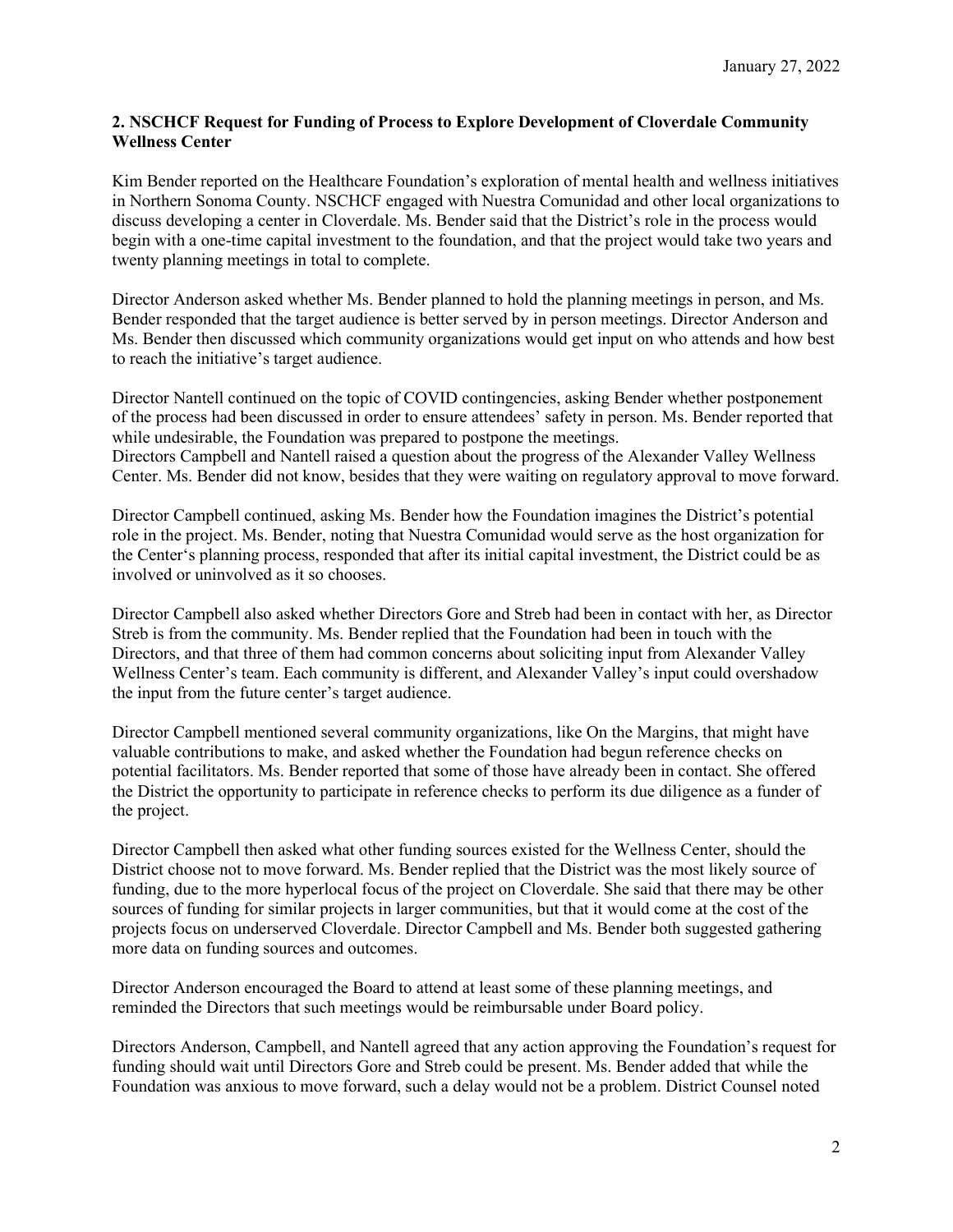that the matter does not need to wait until March's Board meeting; a special session can be scheduled with the required 24-hour notice to the public.

Ms. Bender said that she will follow up with Providence regarding to possible funding assistance in the meantime.

Bender and Scramiglia left the meeting at 5:16 pm.

#### **3. District Counsel: Legal Responsibilities of the Board:**

District Counsel asked to move this to next month's meeting

## **4. Update on Exploration of Drug Education in the Cloverdale Middle and High Schools** Addressed after Finance

Director Nantell read an email from Director Streb into the record: "Per Debbie Howell, she is not interested in having an outside resource come in for drug education in Cloverdale. She said that mental health providers usually do this in the local schools, but because of COVID, have not been able to. She prefers to use her own providers to establish relationships with the children that hopefully encourage an open door for the future. She thinks it builds trust and rapport, which makes it more likely the kids in the community would reach out to the clinic if they needed help."

Director Nantell noted that this response amounted to declining our funding for the drug education program in Cloverdale schools.

Director Campbell added that Ms. Howell did not address the loan she received from the District. Campbell would like to have Ms. Howell speak to the Board in February to outline how she plans to repay or repurpose the funds.

Directors Campbell and Nantell said that the Board will assign a Director to follow up on this matter.

#### **5. Approve or deny request from Alliance Medical Center to Forgive \$125,000 Loan to Cash Flow Vaccination Program**

Joan Churchill joined the meeting at 5:19pm.

Director Anderson reviewed the Board's December request to Alliance Medical Center to return to the Board with a plan to hire an additional educator for the drug education program.

Ms. Churchill responded, and described what she brought to the Board pursuant to that request. She reported that the District's loan would cover about 71% of the proposed cost, including drug abuse education content. Director Anderson asked whether AMC was receiving funds from My Body is Healthy, and Ms. Churchill responded that she was not aware at the time whether AMC was receiving such funds, but that if it was they represented a small amount relative to proposed cost.

Director Anderson continued on the topic of funding sources. In response, Ms. Churchill described an operative distinction for this particular program: per Churchill, the billing criteria for educational programs differs from counseling programs. A counselor is licensed to provide individualized treatment plans. Alliance has programs like this, but the District's request was for drug education. Ms. Churchill noted that educators are empowered to connect students with clinical services if the need were to arise.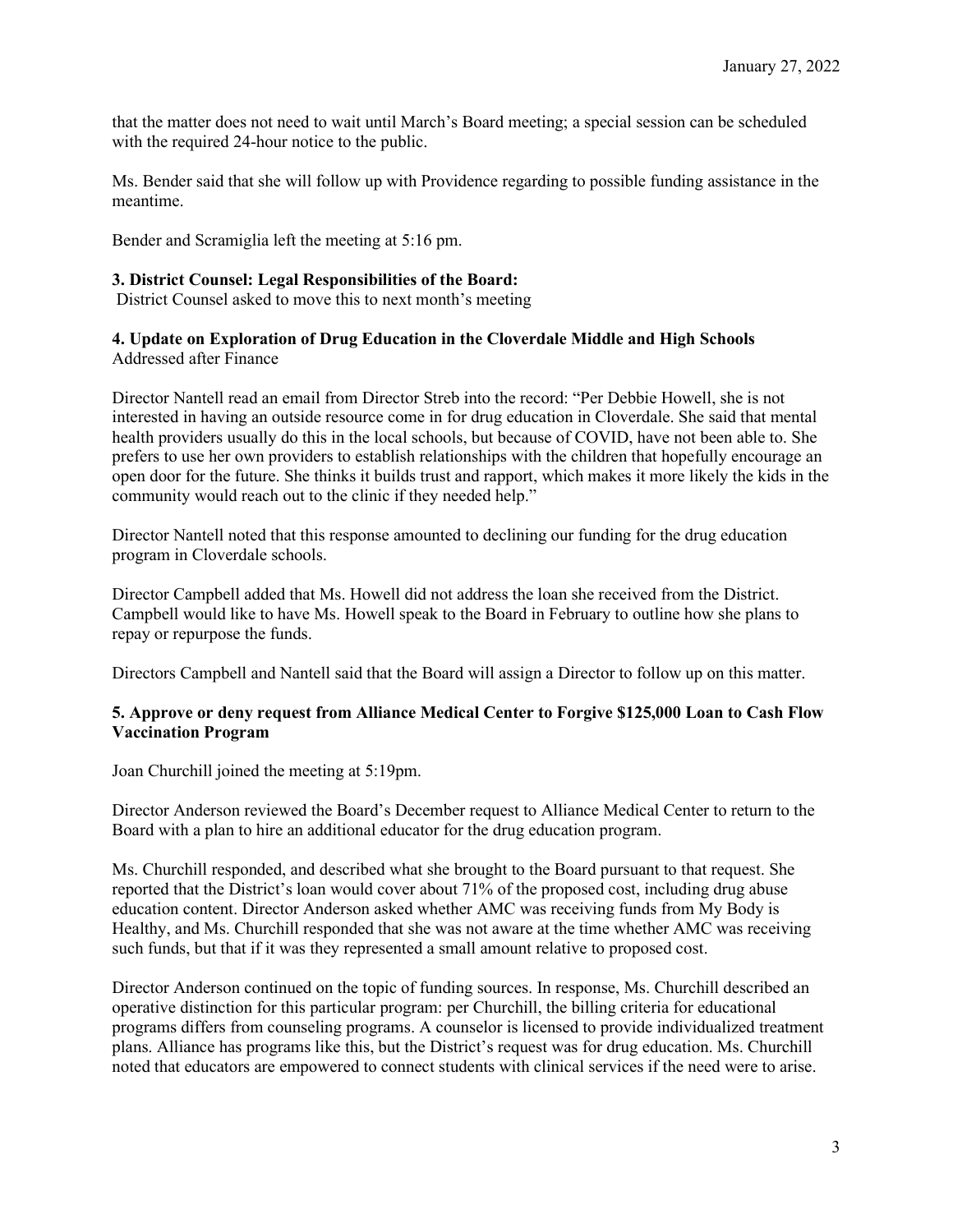Director Nantell asked what the consequences would be for the program if the District were unable to forgive the loan. Ms. Churchill responded that the program would have to be cut back significantly.

Director Campbell added that Churchill's proposal included all of the District's requests, in terms of structure and subject matter.

Regarding subject matter, Churchill said that a key component was to reach students "upstream" – i.e, before a traumatizing event occurs that might induce them to use. Churchill said we need to help young people understand that abusing drugs does not provide the relief they seek. Courses are designed to be evidence based and to address the heart of the issue.

Directors Anderson and Campbell returned to the question about the scope of the program and whether it would include middle schools in North Sonoma County.

Ms. Churchill replied that middle schools were included and that they hoped at least to reach schools in Geyserville, Healdsburg, and Windsor with the \$125,000 in funds loaned by the District.

Director Campbell indicated she was ready to approve forgiving the loan. District Counsel advised the Board that to do so would require a motion to update the existing agreement, such that it supersedes the previous and states that the loan is forgiven.

## **A Motion was made by Director Campbell and seconded by Director Nantell to proceed with documentation to modify the agreement with Alliance.**

## **Vote: Anderson: \_Y Nantell: Y\_ Campbell: \_Y\_ Gore: \_abs\_ Streb: \_abs\_ The motion was approved 3-0, with Streb and Gore not voting.**

Director Anderson requested that Alliance Medical Center send reports to the District regarding its use of the forgiven \$125,000. Ms. Churchill agreed to do so.

Additionally, District Counsel requested that Ms. Churchill submit a document to be appended to the loan agreement.

Ms. Churchill left the meeting at 5:38 pm.

#### **6. Board Committee Assignments**

Originally on the agenda as item #4, Director Nantell requested that this item be delayed in order to accommodate Joan Churchill's presentation as early in the evening as po

After Joan Churchill left the meeting, Director Nantell returned to item #4. He discussed the role of each committee, and who has served on it in the past while sharing the draft committee assignments. The directors discussed changes to be made to each committee's structure and purview following the sale of the hospital.

#### **7. Discussion and Possible Action Taken Regarding District Finances**

#### **a. District Financial Reports**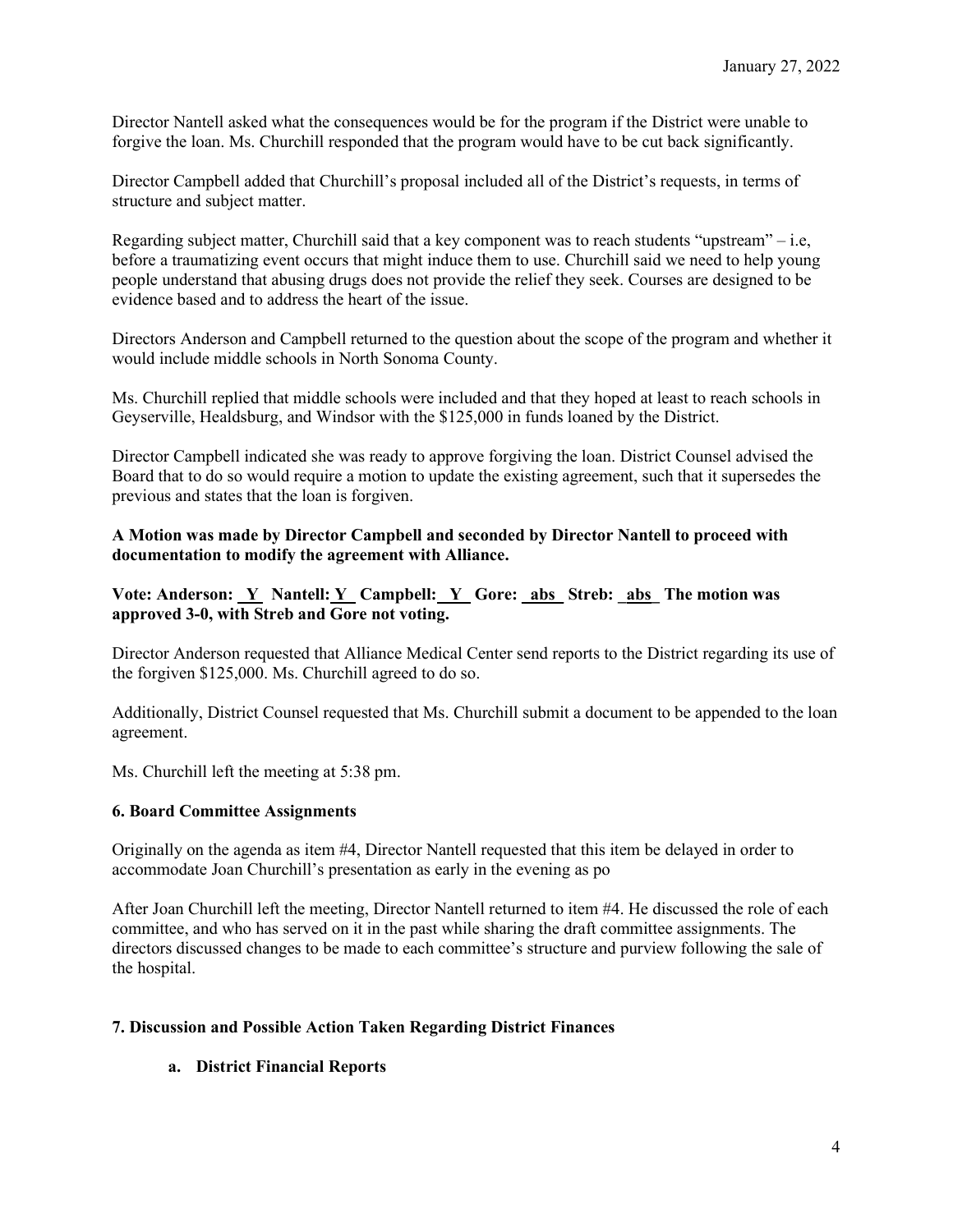Director Campbell shared that little has changed on the District's financial reports since last month's meeting. She noted the new expenses associated with hiring the District's shared Board Clerk.

She also proposed to the Board that they invite Coppertower Family Medical Center to make a proposal for reusing District-loaned funds, as Alliance Medical Center did with their loan.

She asked whether there were any questions on this month's financial reports, and there were none.

Director Campbell continued on to discuss IGT funds (intergovernmental grant funds) and the District's obligations to Providence associated with those funds.

Director Campbell added that residual funds to Providence after the audits are completed would take a long time to pay off to Providence, considering the audits keep coming. She indicated that she has reached out to vendors for the upcoming District audit and will be discussing the scope of the audit with a consultant before putting anything before the Board.

### **A Motion was made by Director Nantell and seconded by Director Campbell to approve the District's financial reports.**

Vote: Anderson: Y Nantell: Y Campbell: Y Gore: abs Streb: abs The motion was **approved 3-0, with Streb and Gore not voting.** 

#### **b. Approve contract with Sonoma Wealth Advisors to manage District investments**

Director Campbell told the Board that the draft contract with SWA was not ready for approval yet as Bill Arnone needed to review it. The Board decided after discussion to authorize Treasurer Campbell to work with District counsel to make the necessary changes.

**A Motion was made by Director Nantell and seconded by Director Campbell to authorize the Chair to sign the contract with Sonoma Wealth Advisors, subject to the approval of counsel and the finance committee.** 

Vote: Anderson: <u>Y\_</u> Nantell: <u>Y\_</u> Campbell: <u>Y\_</u> Gore: \_abs\_ Streb: \_abs\_ The motion was **approved 3-0, with Streb and Gore not voting.** 

#### **c. Adoption of Resolution 1-22, identifying individuals authorized to deposit or withdraw monies from the investments of the District**

Director Campbell shared with the Board that she had not heard anything from Providence about the previous resolution regarding the Prudential Investments. This new resolution is distinct as it authorizes Nantell and Campbell to deposit or withdraw of investment funds.

#### **A Motion was made by Director Anderson and seconded by Director Campbell to approve resolution #1-22.**

**Vote: Anderson: Y\_ Nantell: Y\_ Campbell: Y\_ Gore: abs\_ Streb: abs\_ The motion was approved 3-0, with Streb and Gore not voting.**